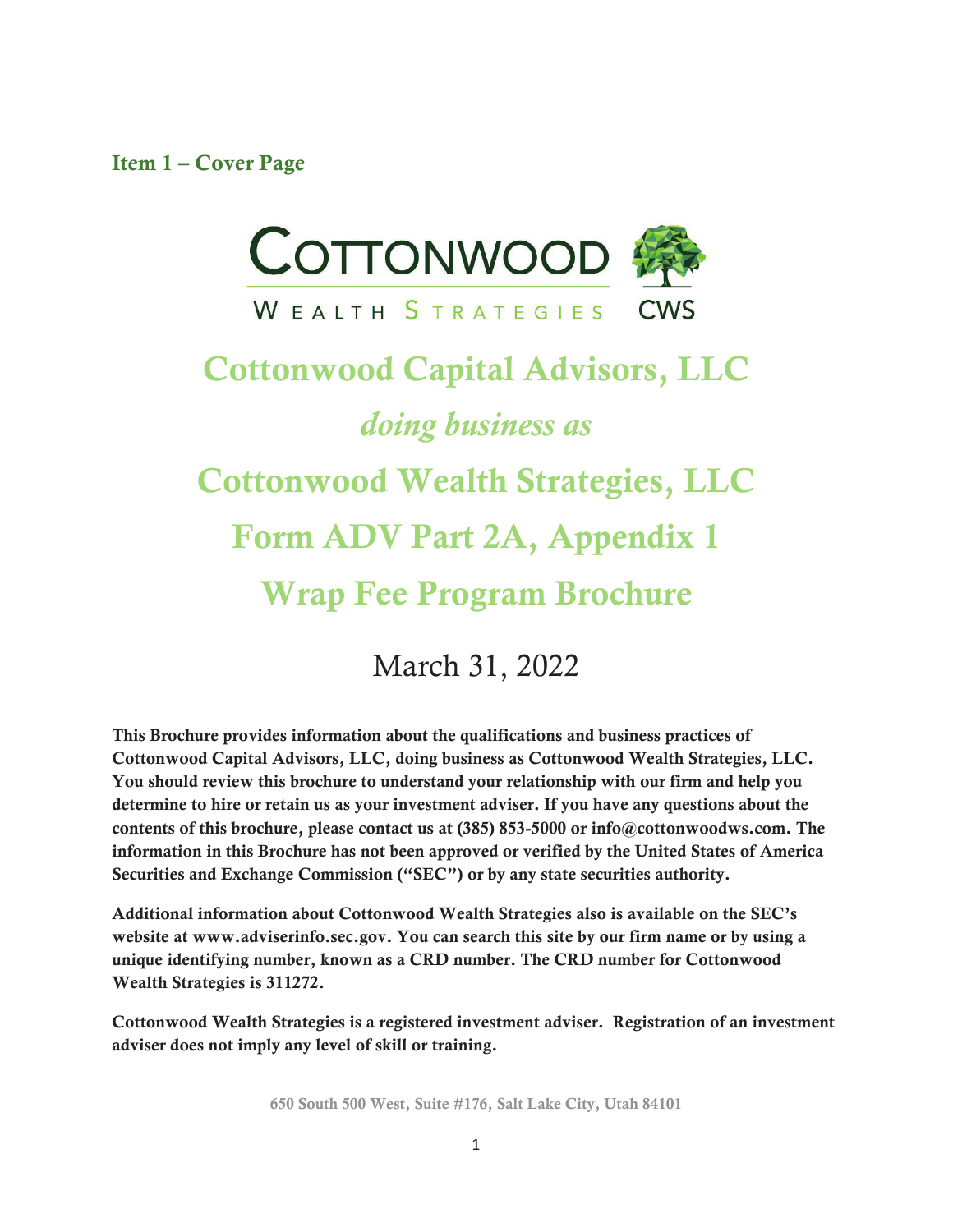## Item 2 – Material Changes

This section of the Wrap Fee Program Brochure discusses specific material changes that have been made to the brochure since the firm's last annual update in March 2021. Below is a summary of those changes.

#### Types of Advisory Services We Offer

As of December 2021, Cottonwood Wealth Strategies began serving as the managing member of the Asymm Venture Fund, LLC, a Delaware limited liability company, and in such capacity is responsible for the management of the fund's assets. Clients of Cottonwood Wealth Strategies are solicited to invest in the Asymm Venture Fund, based on the investment objectives and risk profile of the client and pursuant to the subscription documents of the fund.

#### Important Disclosures

- We added information on the fees we charge as the managing member of the Asymm Venture Fund and the conflict of interest this creates with our separately managed account clients.
- We added disclosures related to accounts where the Firm uses Wells Fargo Advisors as an Independent Manager.

We will provide you with a Summary of Material Changes made to this brochure annually at no cost. You may receive an updated copy of this brochure at any time by contacting us at (385) 853- 5000 or info@cottonwoodws.com.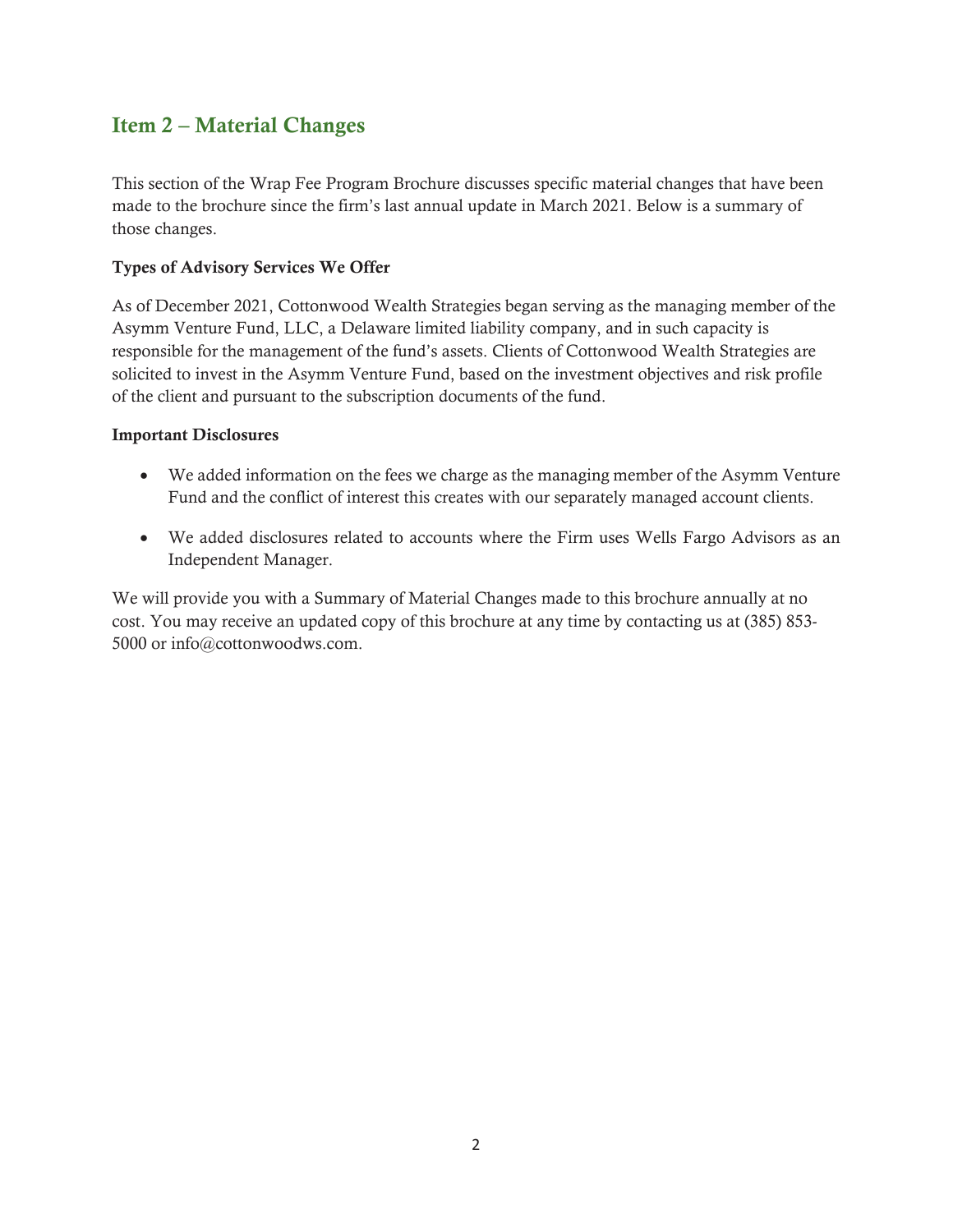## **Item 3-Table of Contents**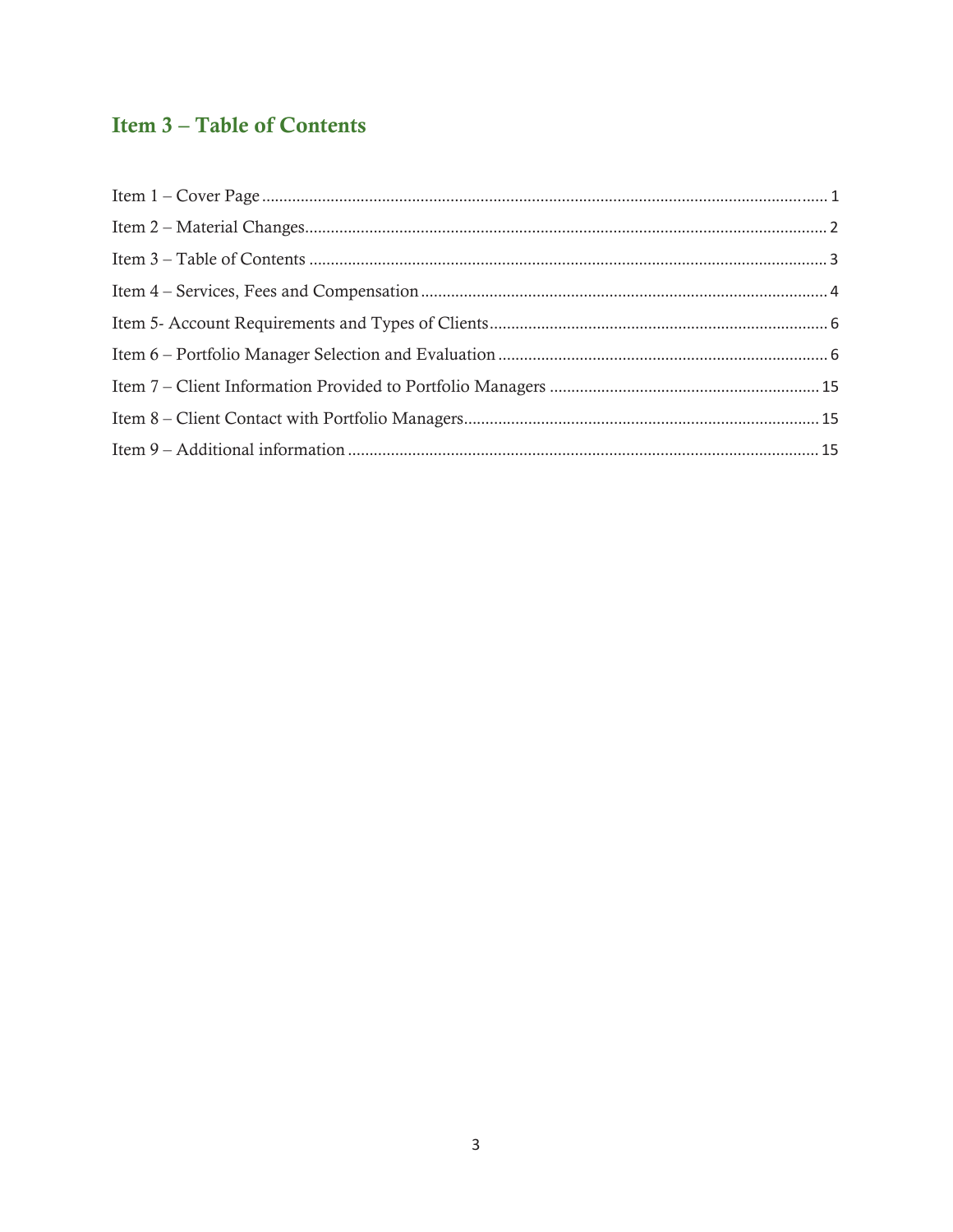## Item 4 – Services, Fees and Compensation

#### Our Services

Cottonwood Capital Advisors, LLC, doing business as Cottonwood Wealth Strategies, LLC ("Cottonwood Wealth Strategies"), is a fee-only registered investment adviser that provides investment management and financial advisory services to individual investors to help them achieve their financial needs and goals. Founded in 2020, the firm is owned by Thomas Pappas and Matthew Pappas.

Our firm takes pride in providing personalized service to our clients and acknowledges that it is held to a fiduciary standard of care.

Cottonwood Wealth Strategies offers portfolio management services through a wrap fee program. A bundled or "wrap fee" program is an advisory fee program under which you pay one bundled fee to compensate Cottonwood Wealth Strategies for portfolio management and trade execution. A wrap fee program may not be the lowest cost option if you would like to restrict your investments to openend mutual funds or other long-term investment products.

#### Fees and Compensation

Fees for portfolio management services are based on assets under management and are payable quarterly in advance. Cottonwood Wealth Strategies may negotiate advisory fees at our sole discretion. We may negotiate a fee rate that differs from our standard fee schedule for certain clients or in situations where Cottonwood Wealth Strategies provides advice with respect to certain client holdings (e.g., held-away assets, 529 plans, etc.).

| <b>Assets Under Management</b> | <b>Annual Advisory Fee</b> |
|--------------------------------|----------------------------|
| $$0 - $500,000$                | 1.50%                      |
| $$500,000.01 - $1,000,000$     | 1.25%                      |
| $$1,000,000.01 - $2,000,000$   | 1.00%                      |
| Above \$2,000,000              | Negotiable                 |

The graduated fee schedule for our wrap fee program is as follows:

This fee schedule may be based on cumulative household assets under management. However, certain ERISA rules prevent householding corporate plans with personal assets for fee reductions. You should refer to your advisory agreement for your specific fee rate(s).

#### Selection of Independent Managers

Fees for other Independent Managers used to manage all or a portion of a client's account are set forth by the Independent Manager and may be included or in addition to Cottonwood Wealth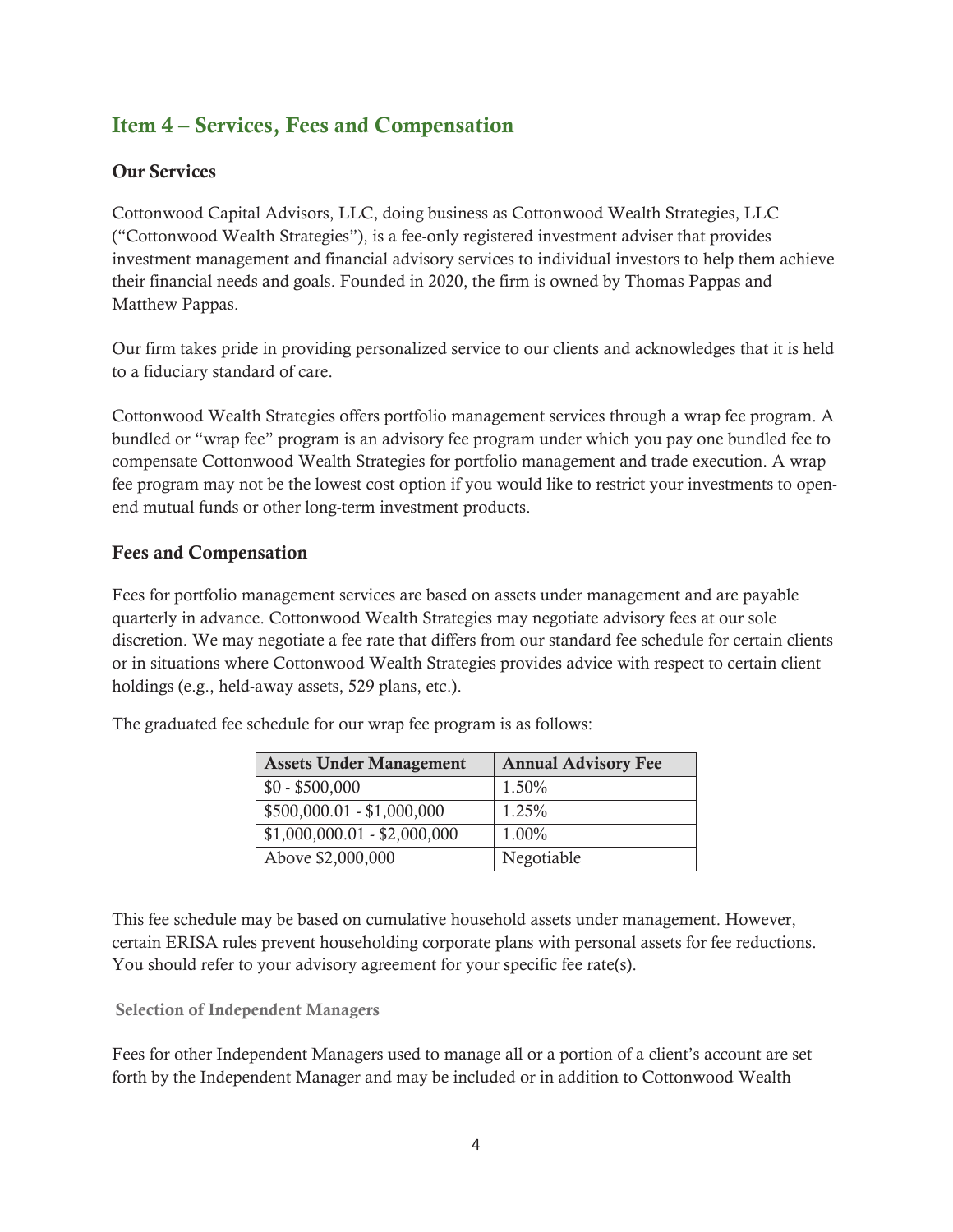Strategies' fees. You should refer to the Independent Manager's Form ADV Part 2A Brochure for information on their fees and compensation.

#### Programs Offered Through Wells Fargo Advisors

When utilizing the programs offered by Wells Fargo Advisors, investment management services are provided by third-party money managers through the Personalized Unified Managed Account Program and Private Advisor Network Program. Wells Fargo Advisors and/or the third-party manager require clients to sign an investment advisory agreement for access to the programs in addition to our investment management agreement.

Fees for the programs offered through Wells Fargo Advisors are inclusive of Cottonwood Wealth Strategies' and Wells Fargo Advisors' advisory fees and are as follows:

| Program              | <b>Program Type</b> | <b>Maximum Annual Advisory Fee</b> |
|----------------------|---------------------|------------------------------------|
| Personalized Unified | Unified Managed     | $1\%$                              |
| Managed Account      | Account             |                                    |
| Private Advisor      | Separately Managed  | 2.05%                              |
| Network              | Account             |                                    |

Advisory fees for the third-party manager utilized through the Private Advisor Network Program are not included in the above program fee. You pay for the services of the third-party manager separately. You should refer to your advisory agreement for your specific fee rate(s).

Wells Fargo Advisors will calculate and directly debit advisory fees from the clients' accounts for assets within their programs. The value of assets held in any Wells Fargo Advisors program is excluded from the amount of total household assets used to determine Cottonwood Wealth Strategies' advisory fees for other assets of a client that are managed by Cottonwood Wealth Strategies.

#### Costs of Our Program

Fees for our portfolio management services may be higher than fees charged by other advisers who sponsor similar programs, of if you paid separately for investment advice and other services. Fees for our wrap fee program include clearing and custodial costs and our portfolio management fee. You may be charged different fees than similarly situated clients for the same services. Your specific wrap fee is described in your investment management agreement. You should carefully review this brochure to understand the fees and other sources of compensation we receive prior to entering into an investment advisory contract with our firm.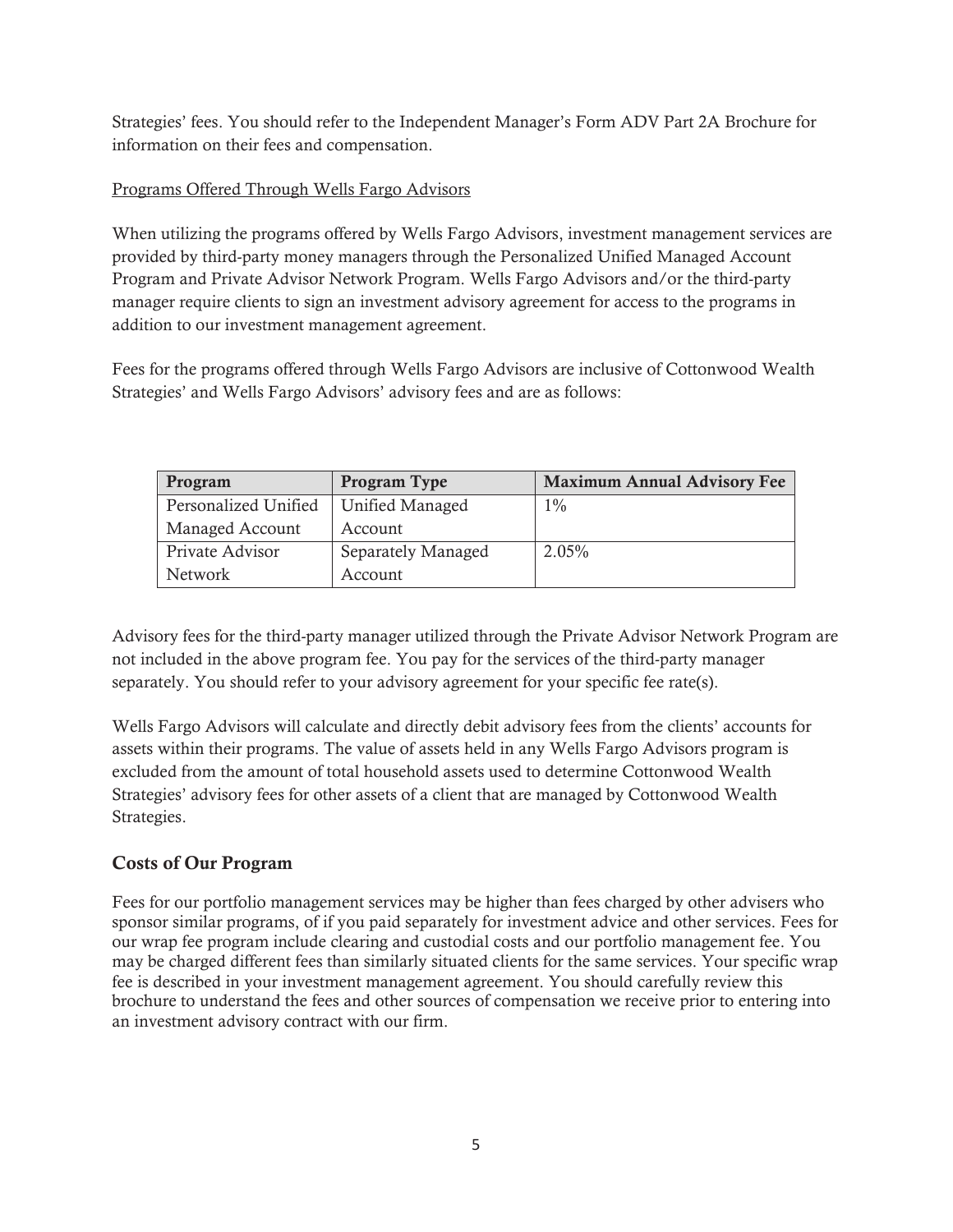#### Other Types of Fees You May Incur

You may incur additional charges imposed by custodians, broker-dealers, investment companies and other third parties, such as fees charged by Independent Managers, account maintenance fees, transfer taxes, wire transfer and electronic fund fees and other fees and taxes on securities transactions. Such charges and fees are exclusive of and in addition to Cottonwood Wealth Strategies' fees. You are responsible for payment of any and all taxes that may be due as a result of any transactions in your account.

In addition to advisory fees, you are responsible for paying any management and other fund-related expenses for any mutual funds in which your account assets are invested. This includes redemption fees imposed by the mutual fund or custodian as a result of a transaction-related request you initiate (such as a partial or complete liquidation of your account). Distribution or "12b-1" fees paid by any mutual funds in which your account assets are invested are credited back to your account for your benefit.

#### Our Compensation for Your Participation in the Program

Cottonwood Wealth Strategies generally acts as both the sponsor and portfolio manager of the wrap fee program. This means we receive compensation as a result of your participation in the program, which gives us an incentive to recommend the program over other programs or services. The amount of this compensation may be more than what we would receive if you paid separately for investment advice, brokerage, and other services. We encourage you to consider your anticipated level of trading activity and compare the costs you may incur in the program versus an unbundled portfolio management program.

## Item 5- Account Requirements and Types of Clients

Cottonwood Wealth Strategies provides portfolio management services to individuals, high net worth individuals and families, pension and profit sharing plans, trusts, estates, charitable institutions, foundations, corporations, and other business entities.

Cottonwood Wealth Strategies generally does not require a minimum initial investment for investment management services. The firm, in its sole discretion, may accept clients with smaller portfolios based upon each client's particular circumstances.

## Item 6 – Portfolio Manager Selection and Evaluation

#### Selection and Review of Portfolio Managers

Cottonwood Wealth Strategies generally acts as both the sponsor and portfolio manager of the wrap fee program. We may also utilize a third-party money manager to manage all or a portion of a client's account.

In an effort to mitigate any potential conflicts of interest, we have the ability to effect a large amount of trades within the wrap program with institutional pricing. This mitigates the incentive to recommend fewer trades in your account. The cost of trading is not material to our investment recommendations. It is our policy to always act in the best interests of our clients.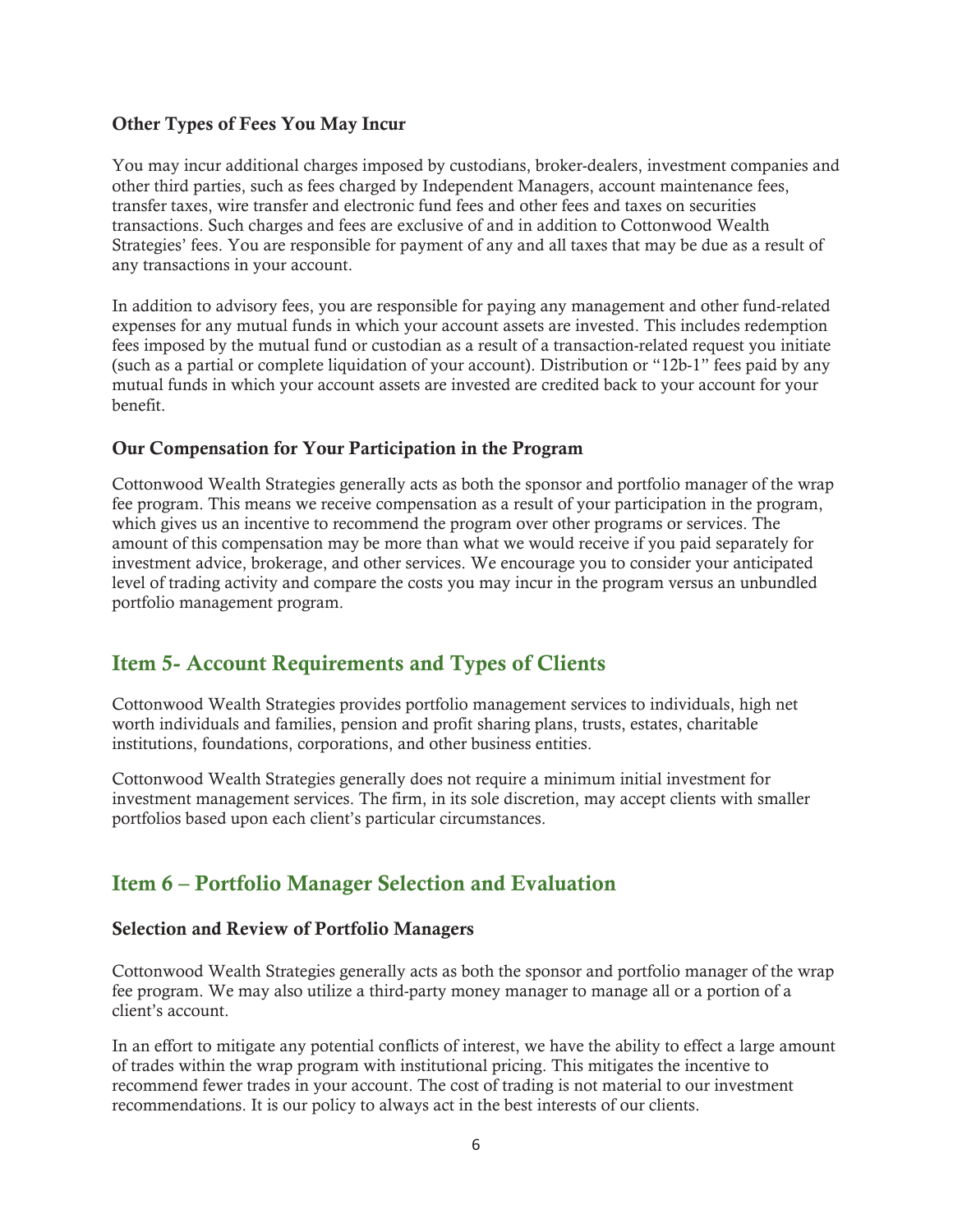#### Types of Advisory Services We Offer

Cottonwood Wealth Strategies offers portfolio management and wealth management services, as well as financial planning and consulting, to individuals, high net worth individuals, trusts, businesses, and corporations. We work with our clients to determine their investment objectives and risk profile and develop a customized investment plan based on their individual needs and goals. Cottonwood Wealth Strategies will utilize the financial information provided by the client to analyze and develop strategies and solutions to assist the client in meeting their financial goals.

Prior to Cottonwood Wealth Strategies rendering any of the foregoing services, clients are required to enter into one or more written advisory agreements with Cottonwood Wealth Strategies setting forth the relevant terms and conditions of the advisory relationship.

#### Portfolio and Wealth Management Services

Cottonwood Wealth Strategies manages our clients' portfolios on a discretionary and, in limited circumstances, non-discretionary basis. Our portfolio and wealth management services are tailored to the needs of our clients and are based on a comprehensive understanding of each client's current situation, past experiences, and future goals. With this acquired knowledge we create, analyze, strategize, and implement goal-oriented investment solutions. These solutions become our clients' investment policy. This policy and our matched strategies are designed to be risk appropriate, cost effective and tax efficient.

Our wealth management services generally include a broad range of comprehensive financial planning and/or consulting services, as well as discretionary or, in limited circumstances, nondiscretionary management of investment portfolios.

Client assets are generally allocated among individual equity and debt securities in accordance with the client's stated investment objective and risk/volatility parameters. Where appropriate, Cottonwood Wealth Strategies may also provide advice about many types of legacy positions or other investments held in client portfolios. Clients may also engage Cottonwood Wealth Strategies to manage and/or advise on certain investment products that are not maintained at their primary custodian, such as variable life insurance and annuity contracts (to the extent permissible without an insurance license) and assets held in employer sponsored retirement plans and qualified tuition plans (i.e., 529 plans). In these situations, Cottonwood Wealth Strategies will direct or make recommendations on a non-discretionary basis for the allocation of client assets among the various investment options available with the product. These assets are generally maintained at the underwriting insurance company or custodian for the plan trustee or administrator and clients retain responsibility for effecting trades in these accounts.

Cottonwood Wealth Strategies consults with clients on an initial and ongoing basis to assess their specific risk tolerance, time horizon, liquidity constraints and other related factors relevant to the management of their portfolios. You should promptly notify us if there are changes in your financial situation or if you wish to place any limitations on the management of your account. You may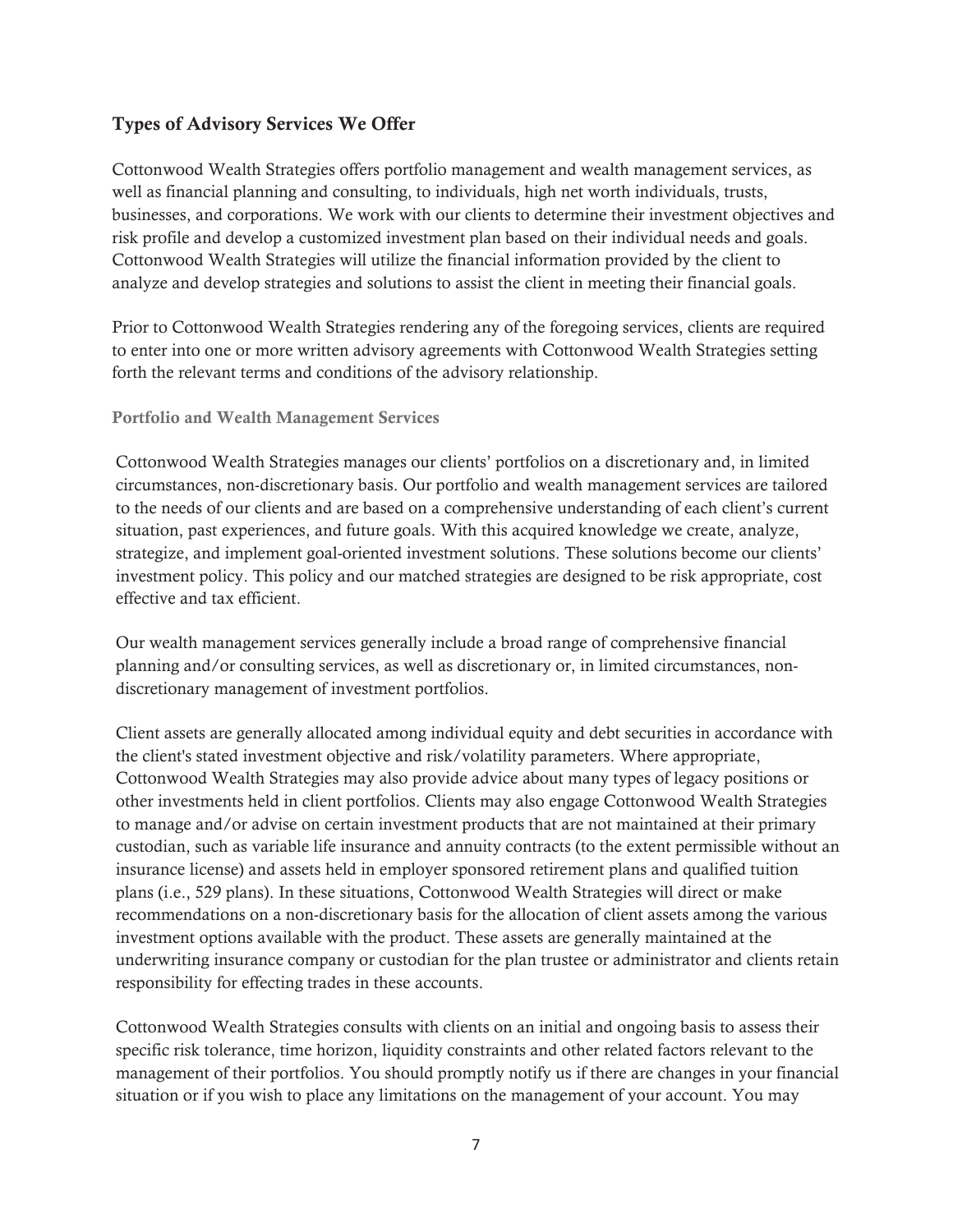impose reasonable restrictions or mandates on the management of your account if Cottonwood Wealth Strategies determines, in our sole discretion, the conditions would not materially impact the performance of a management strategy or prove overly burdensome to the firm's management efforts.

#### Selection of Independent Managers

Cottonwood Wealth Strategies may select certain Independent Managers to actively manage all or a portion of its clients' assets. Pursuant to the terms of the investment advisory agreement, Cottonwood Wealth Strategies shall have the discretion to appoint and terminate these third-party advisers. The specific terms and conditions under which a client engages an Independent Manager may also be set forth in a separate written agreement with the designated Independent Manager. Certain Independent Managers require a separate investment advisory agreement with the Independent Manager, while others do not. In addition to this brochure, clients will also receive the written disclosure documents of the respective Independent Managers engaged to manage their assets.

Cottonwood Wealth Strategies evaluates a variety of information about Independent Managers, which may include the Independent Managers' public disclosure documents, materials supplied by the Independent Managers themselves and other third-party analyses it believes are reputable. To the extent possible, Cottonwood Wealth Strategies seeks to assess the Independent Managers' investment strategies, past performance, and risk results in relation to its clients' individual portfolio allocations and risk exposure. Cottonwood Wealth Strategies also takes into consideration each Independent Manager's management style, returns, reputation, financial strength, reporting, pricing, and research capabilities, among other factors.

Independent Managers utilized by Cottonwood Wealth Strategies include:

• Unified managed account and separate account managers available through Wells Fargo Advisors.

#### Programs Offered Through Wells Fargo Advisors

When utilizing the programs offered by Wells Fargo Advisors, investment management services are provided by third-party money managers through the Personalized Unified Managed Account Program and Private Advisor Network Program. Wells Fargo Advisors and/or the third-party manager require clients to sign an investment advisory agreement for access to the programs in addition to our investment management agreement.

Cottonwood Wealth Strategies continues to provide services relative to the discretionary or nondiscretionary selection of the Independent Managers. On an ongoing basis, Cottonwood Wealth Strategies monitors the performance of those accounts being managed by Independent Managers. Cottonwood Wealth Strategies seeks to ensure the Independent Managers' strategies and target allocations remain aligned with clients' investment objectives and overall best interests.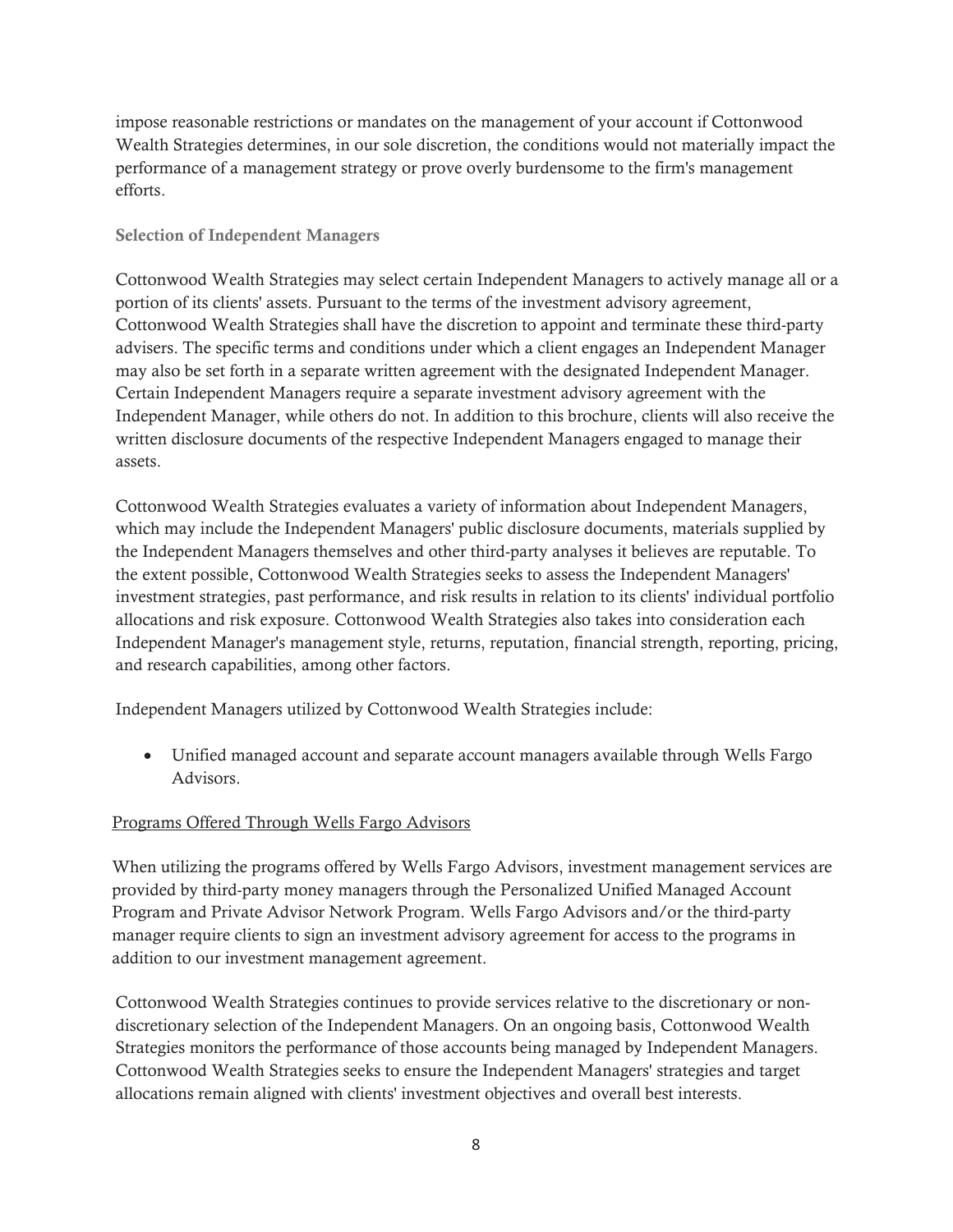#### Financial Planning and Consulting Services

Cottonwood Wealth Strategies offers different levels of financial planning and consulting services to help our clients identify, prioritize and work towards their goals and objectives. Our consulting services give our clients the ability to receive a broad range of financial advice and services, including specific security recommendations, for the duration of the advisory agreement.

Our process starts with an extensive review of a client's family situation, which includes assets and liabilities as well as estate, tax, and insurance needs. We then employ a risk tolerance and risk capacity-focused simulation to get a detailed cash flow analysis and proposed asset allocation. Together, this information is analyzed to develop a proposed financial plan, which is designed to be dynamic in nature, ever-evolving due to life changes, along with changes in cash flow needs, risk tolerance, time horizon, or investment objectives.

Cottonwood Wealth Strategies' financial planning and consulting services may include any or all of the following topics:

- Cash Flow Analysis
- $\bullet$  Financial Record Organizing
- $\bullet$  Estate Planning
- $\bullet$  Charitable Giving
- Education Planning
- Business Planning
- Concentrated Stock
- Federal Benefits & Health Care
- Death & Disability
- Divorce Planning
- Liability Management
- Investment Consulting
- Tax Planning
- Insurance Review
- Family Governance
- Retirement Plan Consulting and Employee Benefits Analysis

While each of these services is available on a stand-alone basis, certain of them may also be rendered in conjunction with investment portfolio management services, as part of a comprehensive wealth management engagement. In performing these services, Cottonwood Wealth Strategies is not required to verify any information received from the client or from the client's other professionals (e.g., attorneys, accountants, etc.), and is expressly authorized to rely on such information. Cottonwood Wealth Strategies may recommend clients engage the firm for additional related services, or we may recommend other professionals to implement our recommendations. These additional services by Cottonwood Wealth Strategies or another professional are provided at an additional cost to you, which is based on the nature, extent, complexity, and other characteristics of the services. This creates a conflict of interest because the firm will have an incentive to recommend additional services based on the compensation to be received, rather than solely based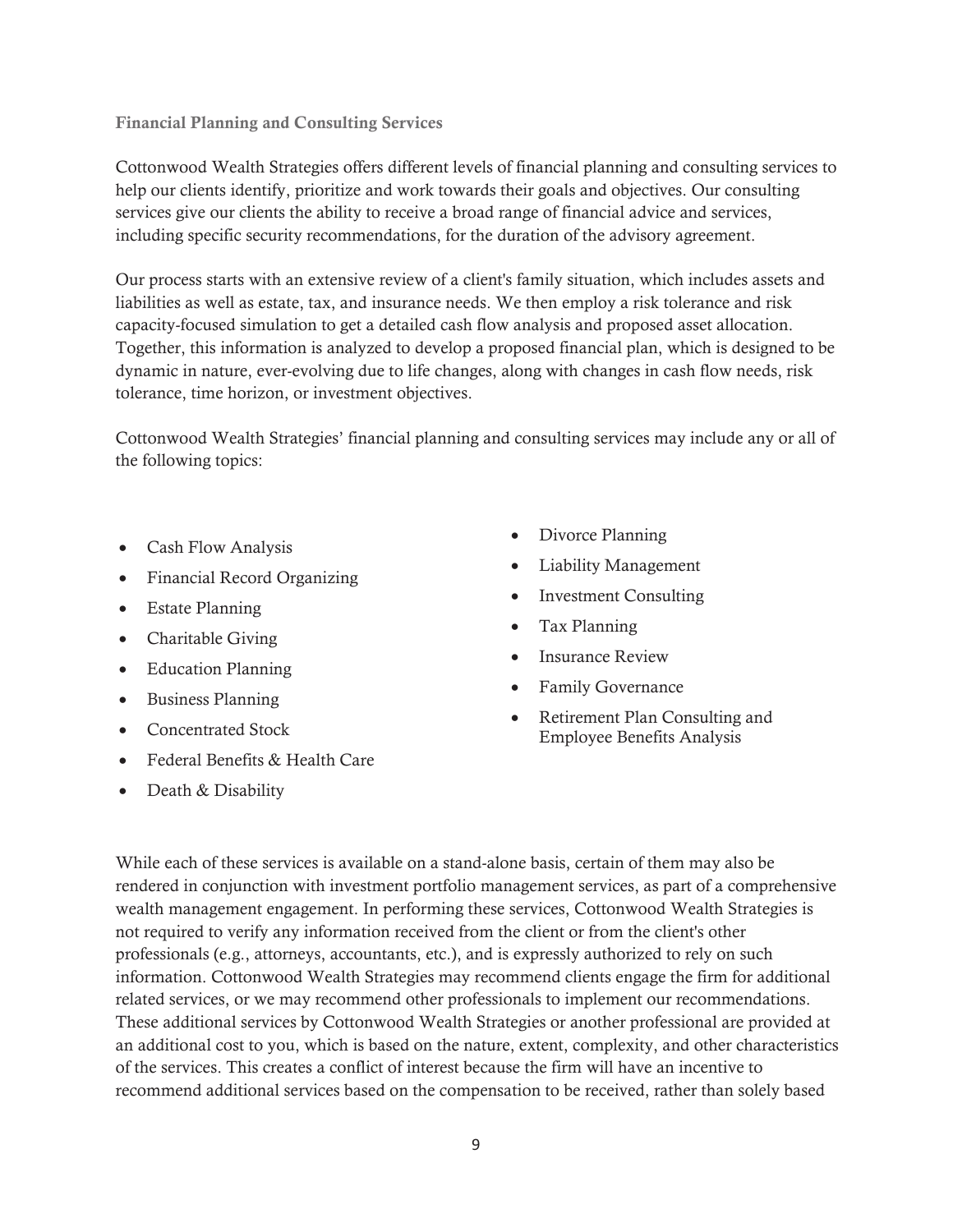on your needs, and in some cases, based on the prospect of cross-referrals of advisory clients from the other professional or his or her firm. Implementation of financial planning recommendations is entirely at your discretion. You have complete freedom in selecting a financial adviser to assist you with implementing the recommendations made in your financial plan and are under no obligation to act on the advice of Cottonwood Wealth Strategies. Financial planning recommendations are of a generic nature and are not limited to any specific product or service offered by a broker dealer or insurance company. Should you choose to implement the recommendations contained in the plan, Cottonwood Wealth Strategies suggests you work closely with your attorney, accountant and/or insurance agent.

Cottonwood Wealth Strategies will act solely in its capacity as a registered investment adviser and does not provide any legal, accounting or tax advice. You should seek the counsel of a qualified accountant and/or attorney when necessary. As part of our advisory services, we may assist clients with tax harvesting and will work with the client's tax specialist to answer any questions related to the client's portfolio.

#### Fiduciary and Non-Fiduciary Services for Plan Sponsors

Retirement plan sponsors may retain our firm to provide advisory and consulting services for plan assets. Fiduciary services available to plan sponsors include:

- Reviewing and assisting in the establishment of investment policies and objectives on behalf of the plan
- Assistance with development of an Investment Policy Statement
- Recommending core investments to be offered to plan participants for selection by the plan sponsor
- Recommending investment managers, within the meaning of ERISA Section 3(38), on behalf of the plan, to be offered as investment options for plan participants
- Monitoring of the plan's investments or investment managers in accordance with the plan's Investment Policy Statement or other relevant guidelines

Non-fiduciary consulting services available to plan sponsors include:

- Educating plan participants on investment options available within the plan
- Preparation of periodic performance reports for the plan's investments
- Assistance with monitoring the reasonableness of the fees and expenses of the plan's investments or investment managers in accordance with the plan's Investment Policy Statement or other relevant guidelines
- Benchmarking existing plan service providers to industry peers, and where appropriate, conducting a search for new providers for the plan sponsor's consideration and providing our recommendation.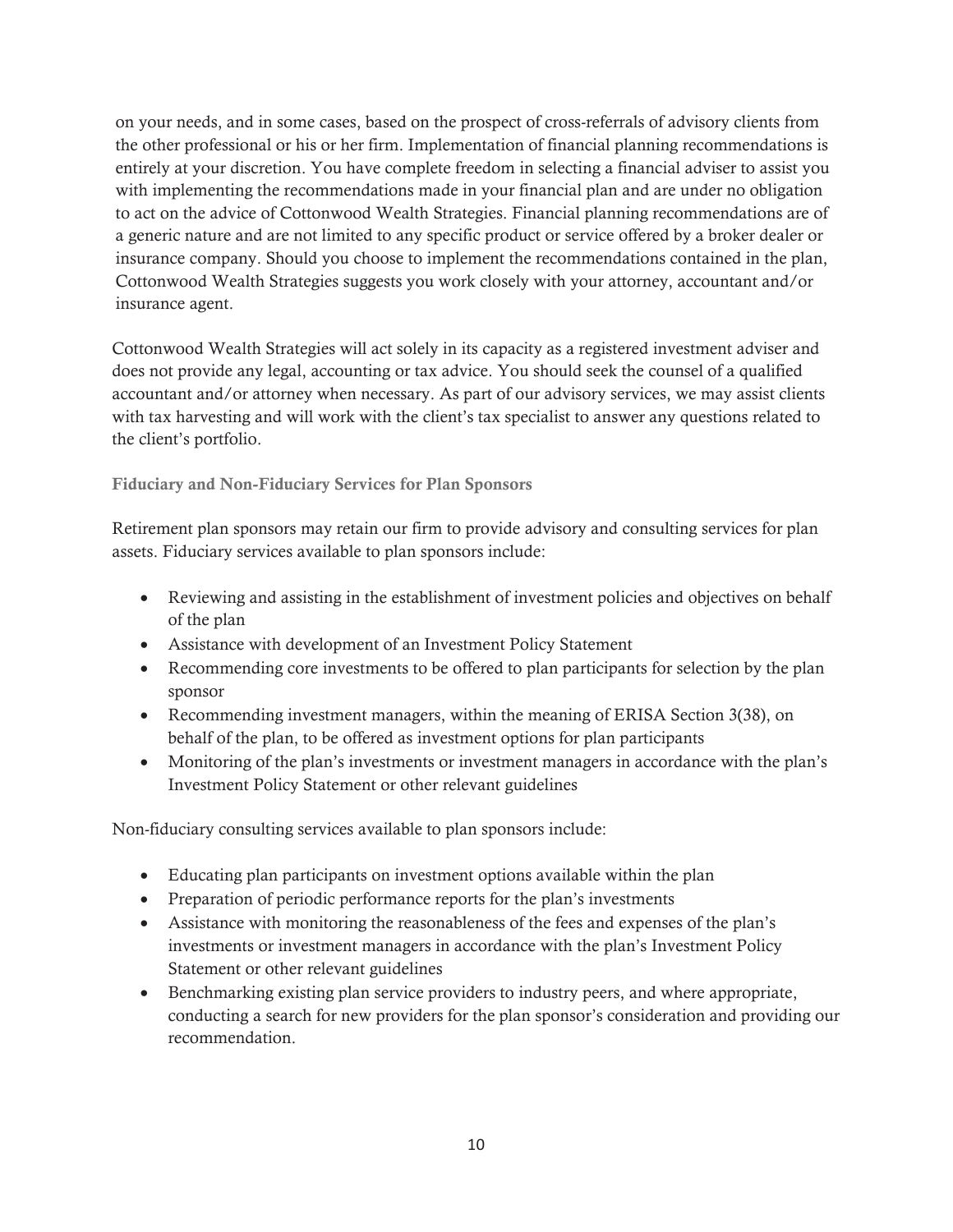#### Portfolio Management Services for Wrap Fee Program

Cottonwood Wealth Strategies offers portfolio management services through a wrap program. A bundled or "wrap fee" program is an advisory fee program under which you pay one bundled fee to compensate Cottonwood Wealth Strategies for portfolio management and trade execution. A wrap fee program may not be the lowest cost option if you would like to restrict your investments to openend mutual funds or other long-term investment products.

#### Private Investment Fund

As of December 2021, Cottonwood Wealth Strategies serves as the managing manager of the Asymm Venture Fund, LLC (the "Asymm Venture Fund"), a Delaware limited liability company, and in such capacity is responsible for the management of the fund's assets. Clients of Cottonwood Wealth Strategies are solicited to invest in the Asymm Venture Fund, based on the investment objectives and risk profile of the client and pursuant to the subscription documents of the fund.

#### Performance-Based Fees and Side-By-Side Management

Cottonwood Wealth Strategies does not charge any performance-based fees for separately managed accounts.

As the managing member of the Asymm Venture Fund, Cottonwood Wealth Strategies receives performance-based compensation (carried interest) on amounts ultimately distributed to the investors in excess of their capital contribution. Please refer to Item 5 - Fees and Compensation of this brochure and the fund's governing documents for additional information related to such fees.

Our firm manages both separately managed accounts that are charged an asset-based, flat rate or hourly rate fee, side-by-side with the Asymm Venture Fund, for which our firm receives management fees and performance-based compensation. This presents a conflict of interest as it gives Cottonwood Wealth Strategies an incentive to recommend investment in the fund. This conflict is mitigated by the fact that the firm only recommends investment in the fund when it would be appropriate for the client, based on the investment objectives and risk profile of the client and pursuant to the subscription documents of the fund. Cottonwood Wealth Strategies has policies and procedures related to allocation of investment opportunities that are designed to ensure that the Firm does not favor or disfavor any client over another client.

#### Methods of Analysis and Investment Strategies

Cottonwood Wealth Strategies carefully constructs a risk-adjusted, tax-efficient, and cost-effective asset allocation strategy based on a client's unique cash flow needs, stated return and risk profile. Security selection is based on qualitative, quantitative, technical, and relative strength metrics. Portfolios holdings are constantly monitored and adjusted as market conditions and our clients' circumstances dictate. Clients may hold or retain other types of assets as well, and Cottonwood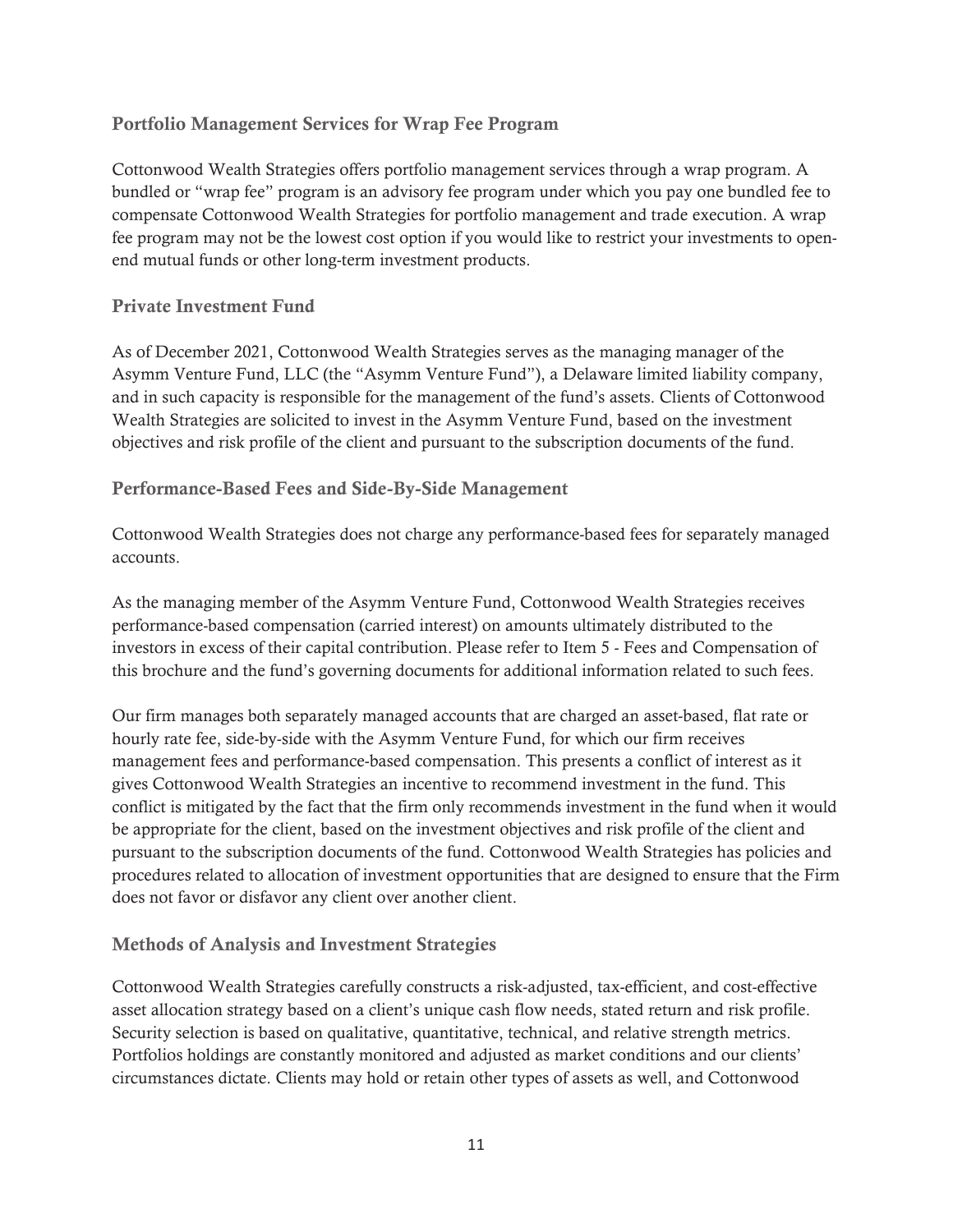Wealth Strategies may offer advice regarding those various assets as part of our services. Advice regarding such assets generally will not involve portfolio management services.

Cottonwood Wealth Strategies predominantly utilizes a combination of active and passive strategies to allocate client assets primarily among publicly traded securities, such as ETS, stocks, bonds, mutual funds, and/or separately managed portfolios. Nevertheless, individual client circumstances may dictate the use of other types of securities, actively managed portfolios, or alternative investments. Depending upon the client's financial needs, strategies implemented might include long term purchases (securities held at least a year), short term purchases (securities sold within a year), short sales, margin transactions, option writing, including covered options, uncovered options or spreading strategies, and other securities transactions.

#### Risk of Loss

Investing in securities involves risk of loss that you should be prepared to bear. All investments present the risk of loss of principal – the risk that the value of securities (e.g., stocks, mutual funds, ETFs, bonds, etc.), when sold or otherwise disposed of, may be less than the price paid for the securities. Even when the value of the securities when sold is greater than the price paid, there is the risk that the appreciation will be less than inflation. In other words, the purchasing power of the proceeds may be less than the purchasing power of the original investment. There is no guarantee that investment recommendations made by Cottonwood Wealth Strategies will be accurate. We cannot assure that your account will increase, preserve capital, or generate income, nor can we assure that your investment objectives will be realized. Although all investments involve risk, our investment advice seeks to limit risk through diversification among various asset classes.

We may recommend a variety of security types for your account in an effort to achieve your individual needs and goals. This may include, but is not limited to, stocks, bonds, open-end and closed-end mutual funds, ETFs, hedge funds, private equity funds, venture capital funds, advisory accounts, real estate investment trusts, or other private alternative or other investment funds. An investment in such other funds or managers may present risks specific to the particular investment vehicle, such as long-term illiquidity, redemption notice periods or other restrictions on redemptions, capital calls, or periodic taxable income distribution.

Described below are the material risks associated with investing in the types of securities we generally use in client accounts:

#### Equity Securities

In general, prices of equity securities (common, convertible preferred stocks and other securities whose values are tied to the price of stocks, such as rights, warrants and convertible debt securities) are more volatile than those of fixed-income securities. The prices of equity securities could decline in value if the issuer's financial condition declines or in response to overall market and economic conditions. Investments in smaller companies and mid-size companies may involve greater risk and price volatility than investments in larger, more mature companies.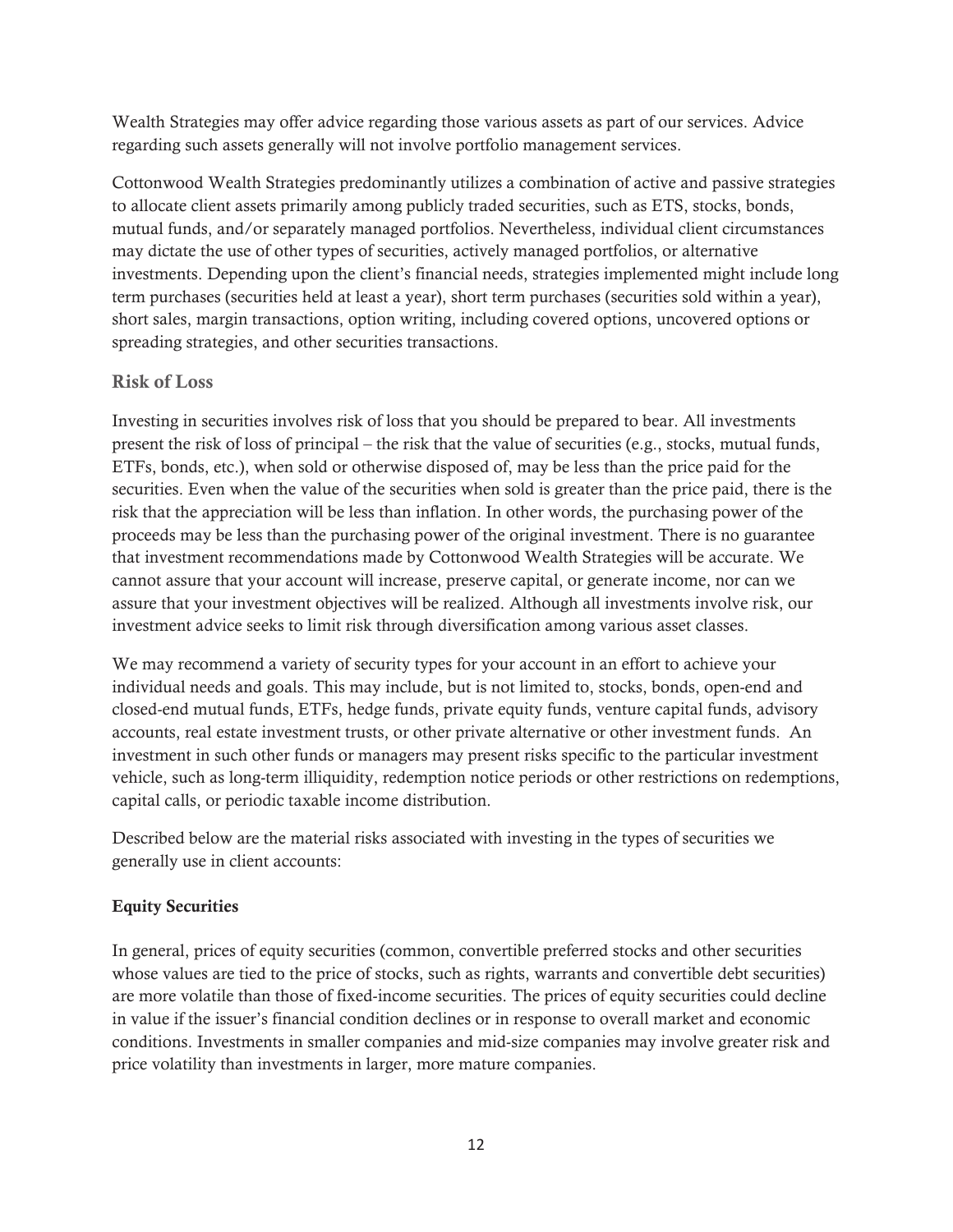#### Fixed-Income Securities

The return and principal value of bonds fluctuate with changes in market conditions. Fixed-income securities are subject to interest rate risk and credit quality risk. The market value of fixed-income securities generally declines when interest rates rise, and an issuer of fixed-income securities could default on its payment obligations. Changes in interest rates generally have a greater effect on bonds with longer maturities than on those with shorter maturities. If bonds are not held to maturity, they may be worth more or less than their original value. Credit risk refers to the possibility that the issuer of a bond will not be able to make principal and/or interest payments. High yield bonds, also known as "junk bonds," carry higher risk of loss of principal and income than higher rated investment grade bonds.

#### Mutual Funds

Mutual funds may invest in different types of securities, such as value or growth stocks, real estate investment trusts, corporate bonds, or U.S. government bonds. There are risks associated with each asset class.

An investment in a money market fund is not insured or guaranteed by the Federal Deposit Insurance Corporation or any other governmental agency. Although money market funds seek to preserve the value of your investment at \$1.00 per share, it is possible to lose money by investing in the fund. Redemption is at the current net asset value, which may be more or less than the original cost. Aggressive growth funds are most suitable for investors willing to accept price per share volatility since many companies that demonstrate high growth potential can also be high risk. Income from tax-free mutual funds may be subject to local, state and/or the alternative minimum tax.

Because each mutual fund owns different types of investments, performance will be affected by a variety of factors. The value of your investment in a mutual fund will vary from day to day as the values of the underlying investments in a fund vary. Such variations generally reflect changes in interest rates, market conditions and other company and economic news. These risks may become magnified depending on how much a fund invests or uses certain strategies. A fund's principal market segment(s), such as large-cap, mid-cap or small-cap stocks, or growth or value stocks may underperform other market segments or the equity markets as a whole.

You can find additional information regarding these risks in the fund's prospectus.

#### Exchange-Traded Funds (ETFs)

ETFs are typically investment companies that are legally classified as open-end mutual funds or unit investment trusts. ETFs differ from traditional mutual funds in that ETF shares are listed on a securities exchange. Shares can be bought and sold throughout the trading day like shares of other publicly traded companies. ETF shares may trade at a discount or premium to their net asset value. This difference between the bid price and ask price is often referred to as the "spread." The spread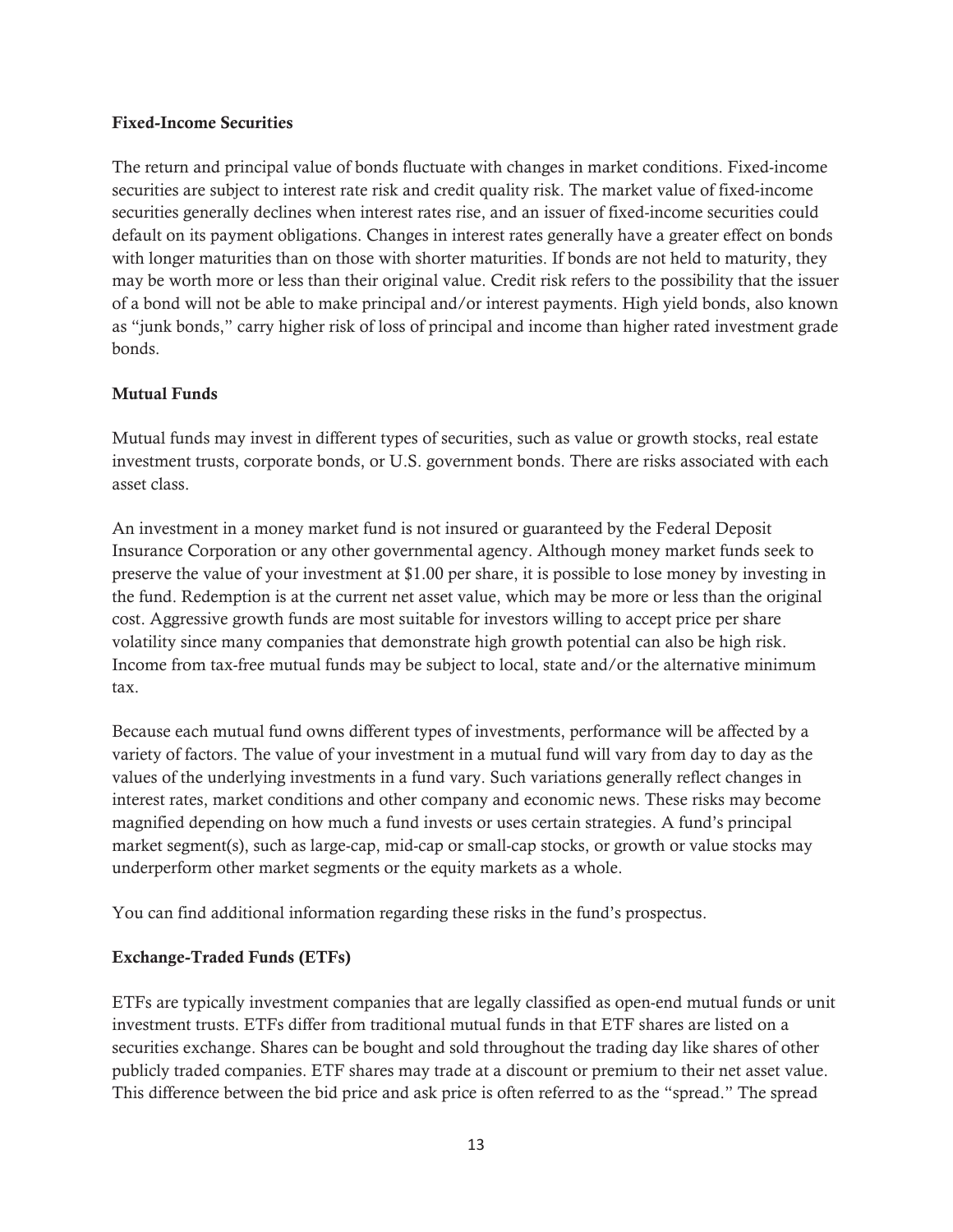varies over time based on the ETF's trading volume and market liquidity and is generally lower if the ETF has a lot of trading volume and market liquidity and higher if the ETF has little trading volume and market liquidity. Liquidity risks are higher for ETFs with a large spread. ETFs may be closed and liquidated at the discretion of the issuing company.

#### International Investing

The risks of investing in foreign securities include loss of value as a result of political or economic instability; nationalization, expropriation or confiscatory taxation; changes in foreign exchange rates and foreign exchange restrictions; settlement delays; and limited government regulation (including less stringent reporting, accounting, and disclosure standards than are required of U.S. companies). These risks may be greater with investments in emerging markets. Certain investments utilized by Cottonwood Wealth Strategies may also contain international securities.

#### Cash and Cash Equivalents

A portion of your assets may be invested in cash or cash equivalents to achieve your investment objective, provide ongoing distributions, and/or take a defensive position. Cash holdings may result in a loss of market exposure.

#### Alternative Investments

Alternative investments are illiquid investments and do not trade on a national securities exchange. Alternative investments typically include investments in direct participation program securities (partnerships, limited liability companies, business development companies or real estate investment trusts), commodity pools, private equity, private debt, or hedge funds. Alternative investments are subject to various risks, such as illiquidity and property devaluation based on adverse economic and/or real estate market conditions.

Alternative investments are not suitable for all investors. Investors considering an investment strategy utilizing alternative investments should understand that alternative investments are generally considered speculative in nature and may involve a high degree of risk, particularly if concentrating investments in one or few alternative investments. These risks are potentially greater and substantially different than those associated with traditional equity or fixed income investments. Additional information regarding these risks can be found in the product's prospectus or offering documents.

#### Voting Client Securities

As a general policy, Cottonwood Wealth Strategies will retain proxy voting authority for clients that have given us the authority to do so. In such cases, we will follow the proxy voting guidelines outlined in our Proxy Voting Policies and Procedures. You may obtain a copy of our Proxy Voting Policies and Procedures and/or a record of ballots voted upon by contacting us at (385) 853-5000 or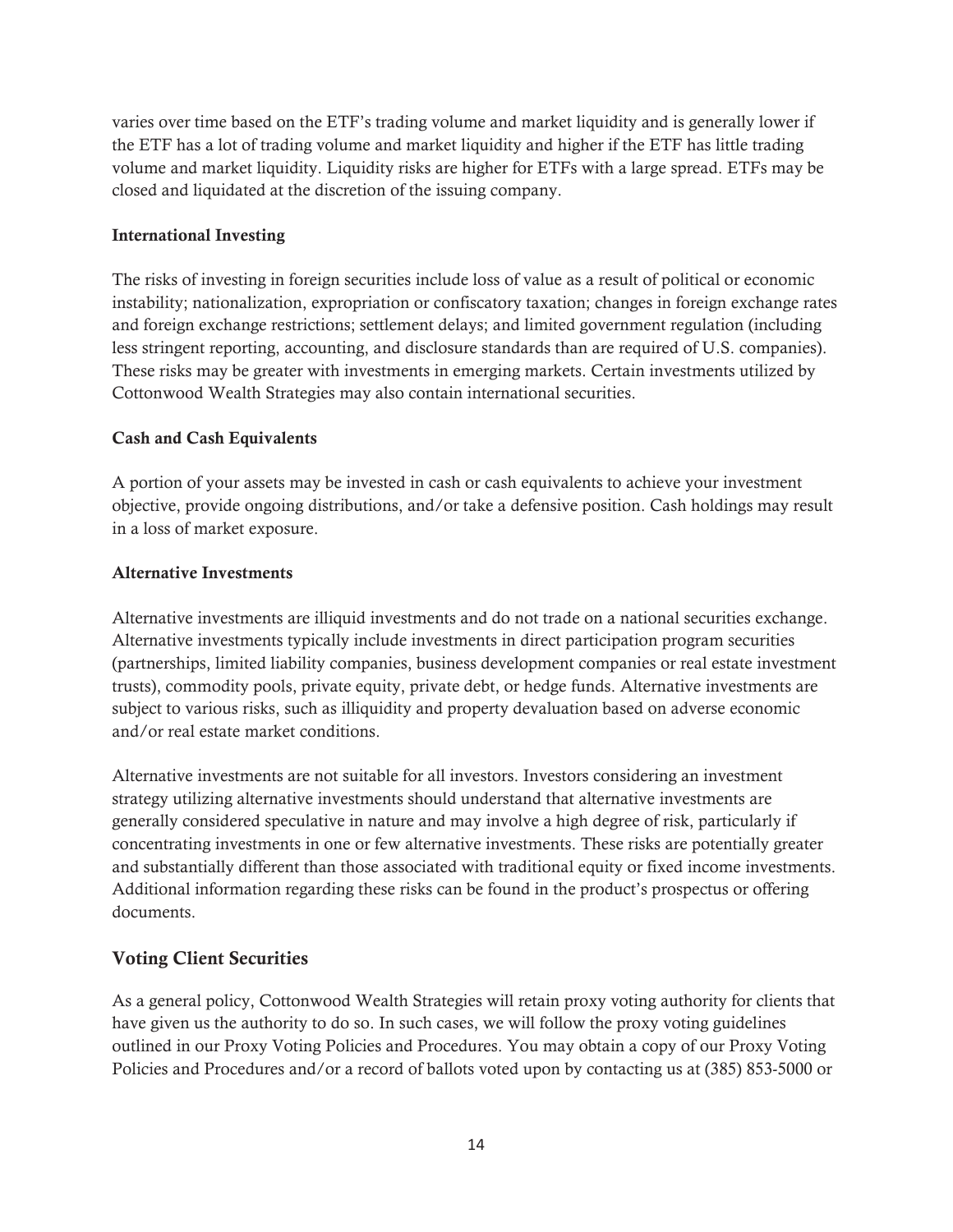info@cottonwoodws.com . In certain situations, the Independent Manager may be responsible for the voting of client proxies.

Clients may also elect to have us participate in class action lawsuits and related settlements on their behalf. In such cases, we utilize a third-party service provider to assist the firm with the filing process, who receives 20% of any settlement awarded to the client for their services.

## Item 7 – Client Information Provided to Portfolio Managers

If an Independent Manager is used to manage all or a portion of your account, Cottonwood Wealth Strategies will share certain information needed by the third-party portfolio manager to effectively manage your account, such as your risk tolerance, investment objectives or other investment policy information.

## Item 8 – Client Contact with Portfolio Managers

Cottonwood Wealth Strategies is your primary contact for account-related questions. You may contact us directly at (385) 853-5000 to discuss your account.

## Item 9 – Additional information

#### Disciplinary Information

As a registered investment adviser, Cottonwood Wealth Strategies is required to disclose all material facts regarding any legal or disciplinary events that would be material to your evaluation of our firm or the integrity of our management. Cottonwood Wealth Strategies has no disciplinary information to report.

#### Other Financial Industry Activities and Affiliations

Cottonwood Wealth Strategies has no other financial industry activities or affiliations.

#### Code of Ethics, Participation in Client Transactions and Personal Trading

#### Our Code of Ethics

Cottonwood Wealth Strategies is committed to providing investment advice with the utmost professionalism and integrity. Our firm strives to identify manage and/or mitigate conflicts of interest and has adopted policies, procedures, and oversight mechanisms to address conflicts of interest. We have adopted a Code of Ethics that emphasizes our fiduciary obligation to put client interests first and is designed to ensure personal securities transactions, activities, and interests of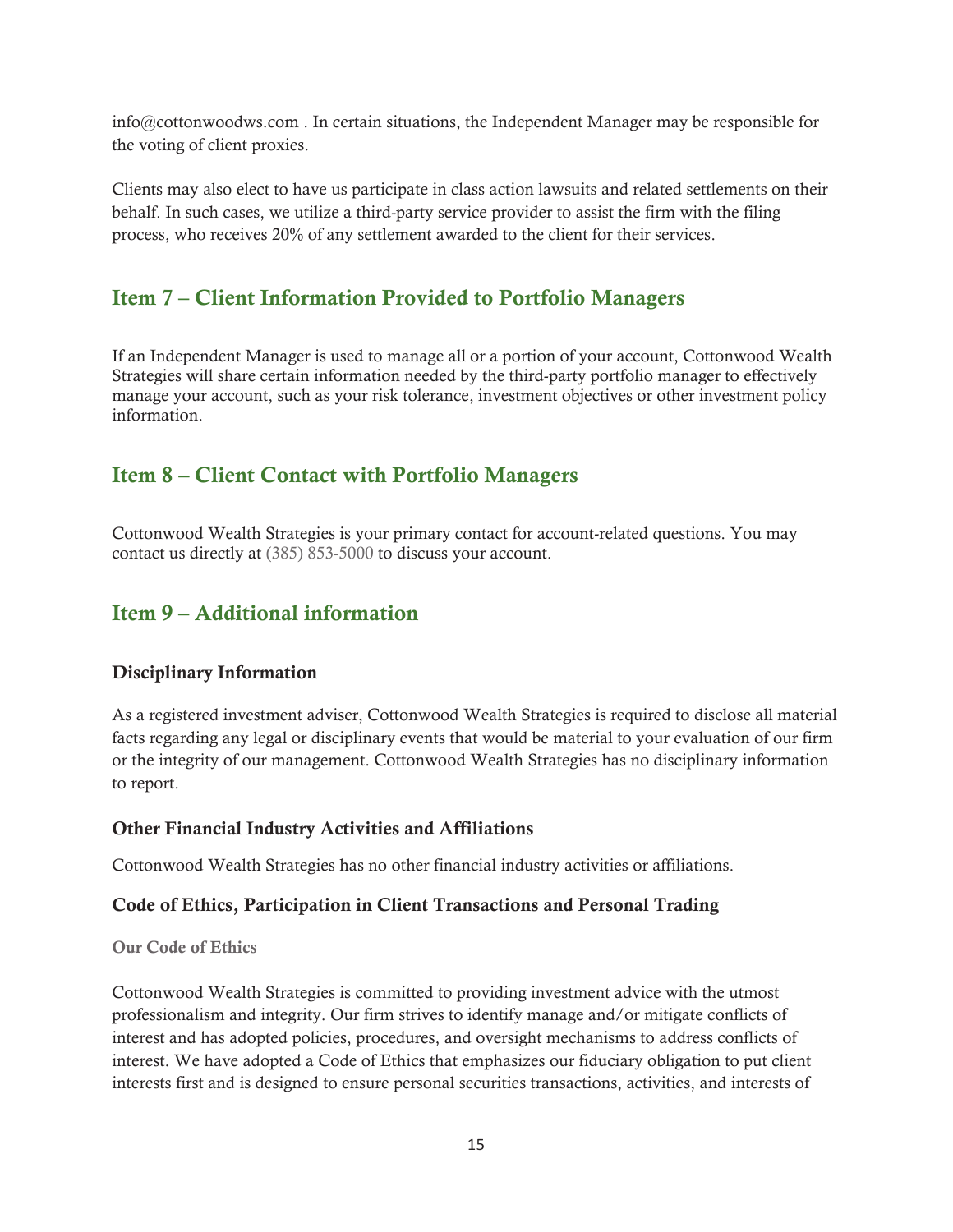employees will not interfere with the responsibilities to make decisions in the best interest of clients. All supervised persons of our firm must acknowledge and comply with our Code of Ethics.

You may request a copy of our Code of Ethics by contacting us at (385) 853-5000 or info@cottonwoodws.com.

#### Participation in Client Transactions

Cottonwood Wealth Strategies does not affect principal or agency cross securities transactions for client accounts. Cottonwood Wealth Strategies also does not cross trades between client accounts. Principal transactions are generally defined as transactions where an adviser, acting as principal for its own account or the account of an affiliated broker-dealer, buys from or sells a security to an advisory client. An agency cross transaction is defined as a transaction where a person acts as an investment adviser in relation to a transaction in which the investment adviser, or any person controlled by or under common control with the investment adviser, acts as broker for both the advisory client and for another person on the other side of the transaction. Agency cross transactions may arise where an adviser is dually registered as a broker-dealer or has an affiliated broker-dealer.

#### Employee Personal Trading

Supervised persons of Cottonwood Wealth Strategies may purchase or sell the same security that we recommend for investment in client accounts. This creates a conflict of interest as there is a possibility that employees of our firm might benefit from market activity by a client in a security held by the employee. Our Code of Ethics is designed to assure that the personal securities transactions, activities and interests of the employees of Cottonwood Wealth Strategies will not interfere with making decisions in the best interest of advisory clients and implementing such decisions while, at the same time, allowing employees to invest for their own accounts. Under the Code of Ethics, certain classes of securities have been designated as exempt transactions, based upon a determination that these would not materially interfere with the best interest of Cottonwood Wealth Strategies' clients. Our Code of Ethics also places restrictions on our employees' personal trading activities. These restrictions include, but are not limited to, a prohibition on trading based on nonpublic information and pre-clearance requirements for certain types of transactions. Employee trading is continually monitored under the Code of Ethics in an effort to prevent conflicts of interest between Cottonwood Wealth Strategies and our clients.

Certain affiliated accounts may trade in the same securities with client accounts on an aggregated basis when consistent with Cottonwood Wealth Strategies' obligation of best execution. In such circumstances, the affiliated and client accounts will share commission costs equally and receive securities at a total average price. Cottonwood Wealth Strategies will retain records of the trade order (specifying each participating account) and its allocation, which will be completed prior to the entry of the aggregated order. Completed orders will be allocated as specified in the initial trade order. Partially filled orders will be allocated on a pro rata basis. Any exceptions will be explained on the order.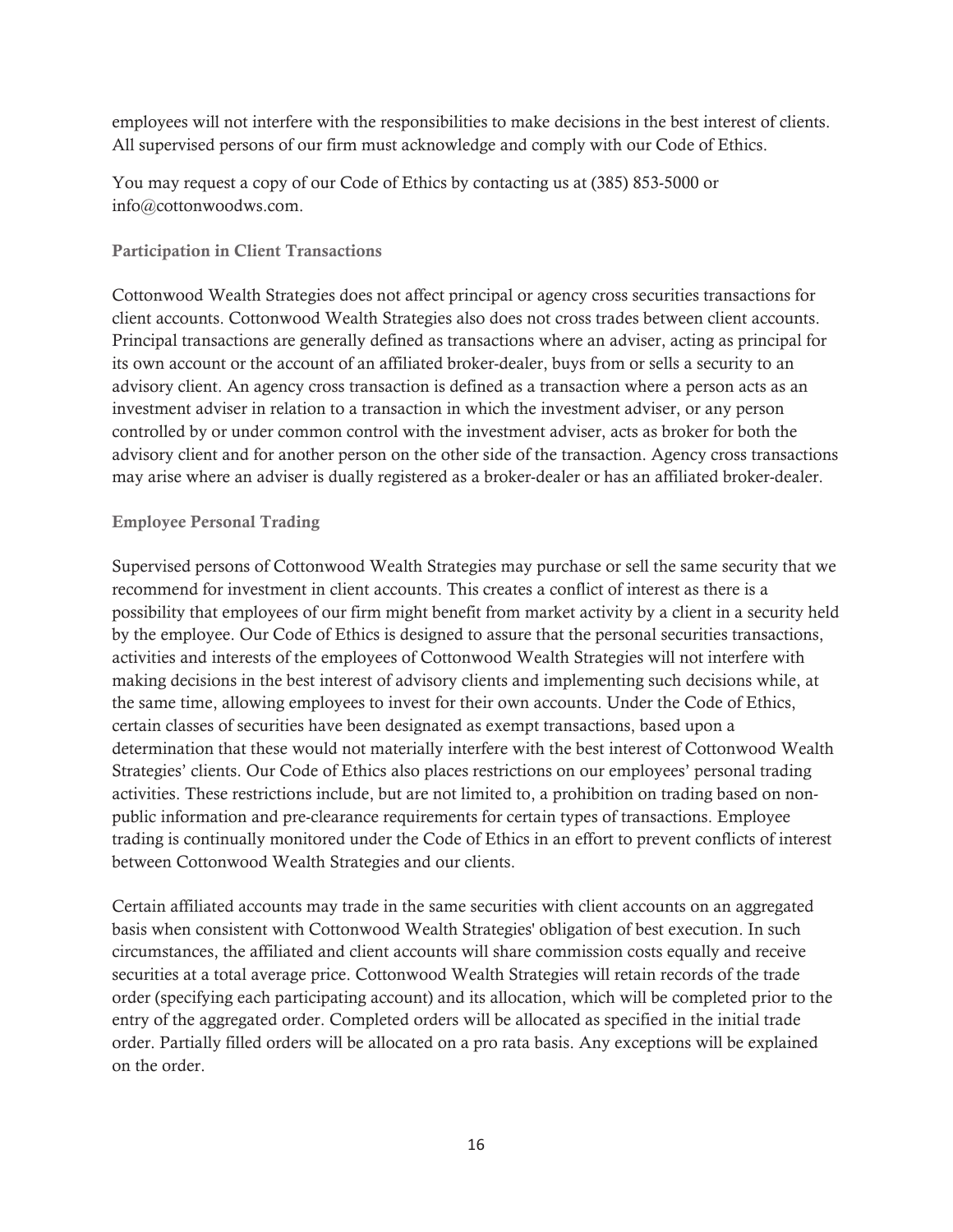#### Review of Accounts

Accounts at Cottonwood Wealth Strategies are reviewed on a periodic basis. This informal review includes assessing client goals and objectives, monitoring the account, and addressing the need to rebalance, as necessary. Individual securities held in client accounts are periodically monitored by the firm, while any selected third-party managers are monitored on a quarterly basis. Accounts are reviewed in the context of each client's stated investment objectives and guidelines. More frequent reviews may be triggered by material changes to a client's individual circumstances, market conditions, or the political or economic environment.

Cottonwood Wealth Strategies may also review tax-planning needs, cash-flow needs, as well as charitable giving, insurance, and estate planning as part of our ongoing client reviews. Reviews are tailored to the services we provide to you, as well as your individual needs and goals. We encourage you to discuss your needs, goals, and objectives with us and keep us informed of any changes. If you engage our firm for ongoing investment advisory services, we will contact you at least annually to determine whether there have been any changes to your financial situation or investment objectives and whether you wish to impose any reasonable restrictions on the management of your account or reasonably modify any existing restrictions. At this time, we will advise you of any account changes we feel are necessary to help you stay on track with meeting your financial goals and consider whether the current services provided by our firm continue to be suitable for your needs.

As a convenience to our clients, in addition to reporting on clients' financial assets, at a client's request we may prepare a global consolidated report that also includes certain non-financial assets (e.g., real assets). In such instances, Cottonwood Wealth Strategies relies on the client to provide current and accurate price or other valuation information for those assets to be included in the client's consolidated account report. In no instance are non-financial assets included in performance reporting. Cottonwood Wealth Strategies does not independently verify, and expressly disclaims responsibility for, the accuracy of any non-financial asset values clients provided to us to include in their reporting.

#### Client Referrals and Other Compensation

#### Other Compensation Arrangements

Cottonwood Wealth Strategies receives compensation from Trade-PMR, Inc., the broker-dealer used for your account, and your account custodian in the form of access to electronic systems that assist us in the management of client accounts, as well as research, software and other technology that provide access to client account data (such as trade confirmations and account statements), pricing information and other market data, facilitate trade execution (and allocation of aggregated trade orders for multiple client accounts), and client reporting capabilities. Trade-PMR provided our firm with nominal funding to assist with startup expenses establishing our business entity. Your account custodian also offers Cottonwood Wealth Strategies discounts for products and services offered by vendors and third-party service providers, such as software and technology solutions. These economic benefits create a conflict of interest in that it gives our firm an incentive to recommend one broker-dealer or custodian over another that does not provide similar electronic systems, support, or